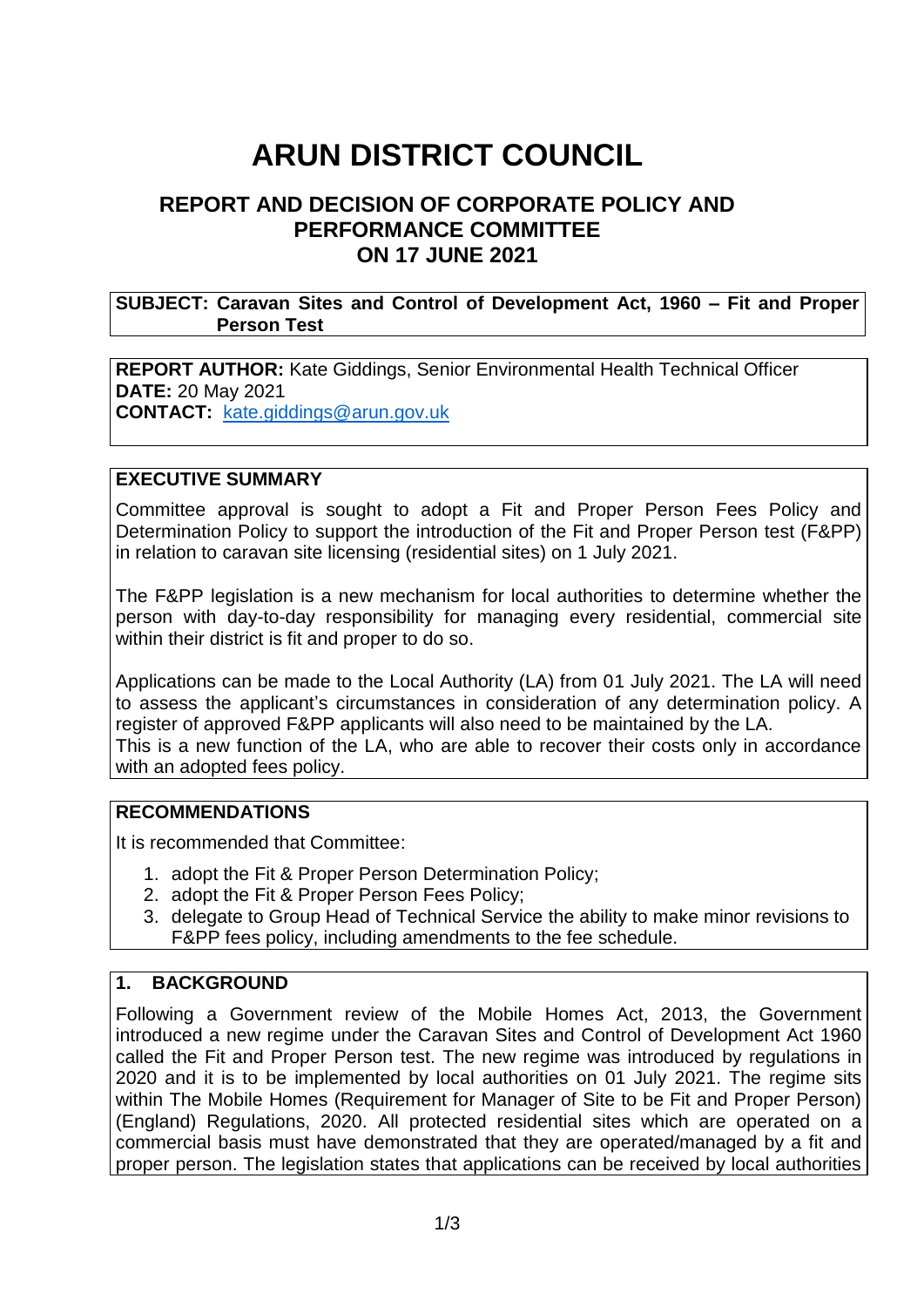from 01 July 2021 until midnight on 30 September 2021. The local authority has the ability to recover costs, once the appropriate fees policy is adopted.

A Determination Policy has been drafted for consideration and adoption in order to support the assessment of F&PP test applications which can be received from 01 July 2021.

A Fees Policy has been drafted for consideration and adoption to support the recovery of costs associated with performing this important new function.

## **2. PROPOSAL**

It is recommended that Committee:

- 1. adopt the Fit & Proper Person Determination Policy;
- 2. adopt the Fit & Proper Person Fees Policy;
- 3. delegate to Group Head of Technical Service the ability to make minor revisions to F&PP fees policy, including amendments to the fee schedule.

## **3. OPTIONS**

The following alternative options have been identified:

- 1. amend and adopt the fees policy and/or the determination policy;
- 2. do not adopt the fees policy and/or the determination policy
- 3. do not delegate to Group Head of Technical Service the ability to make minor revisions to F&PP fees policy, including amendments to the fee schedule.

| Has consultation been undertaken with the<br>following?:                                                                    | <b>YES</b> | <b>NO</b> |
|-----------------------------------------------------------------------------------------------------------------------------|------------|-----------|
| Relevant Town/Parish Council (if applicable)                                                                                |            | X         |
| Relevant District Ward Councillors (if applicable)                                                                          |            | X         |
| <b>Site Owners</b>                                                                                                          |            | X         |
| ARE THERE ANY IMPLICATIONS IN RELATION TO<br>5.<br>THE FOLLOWING COUNCIL POLICIES<br>(Explain in more detail in section 6): | <b>YES</b> | <b>NO</b> |
| Financial                                                                                                                   | X          |           |
| Legal                                                                                                                       | $\sf X$    |           |
| Human Rights/Equality Impact Assessment                                                                                     | X          |           |
| Community Safety including Section 17 of Crime &<br><b>Disorder Act</b>                                                     |            | X         |
| Sustainability                                                                                                              |            | X         |
| Asset Management/Property/Land                                                                                              |            | X         |
| Technology                                                                                                                  |            | X         |
| Other (please explain)                                                                                                      |            | X         |

Financial: Adopting the fees policy will enable Arun DC to recover the costs associated